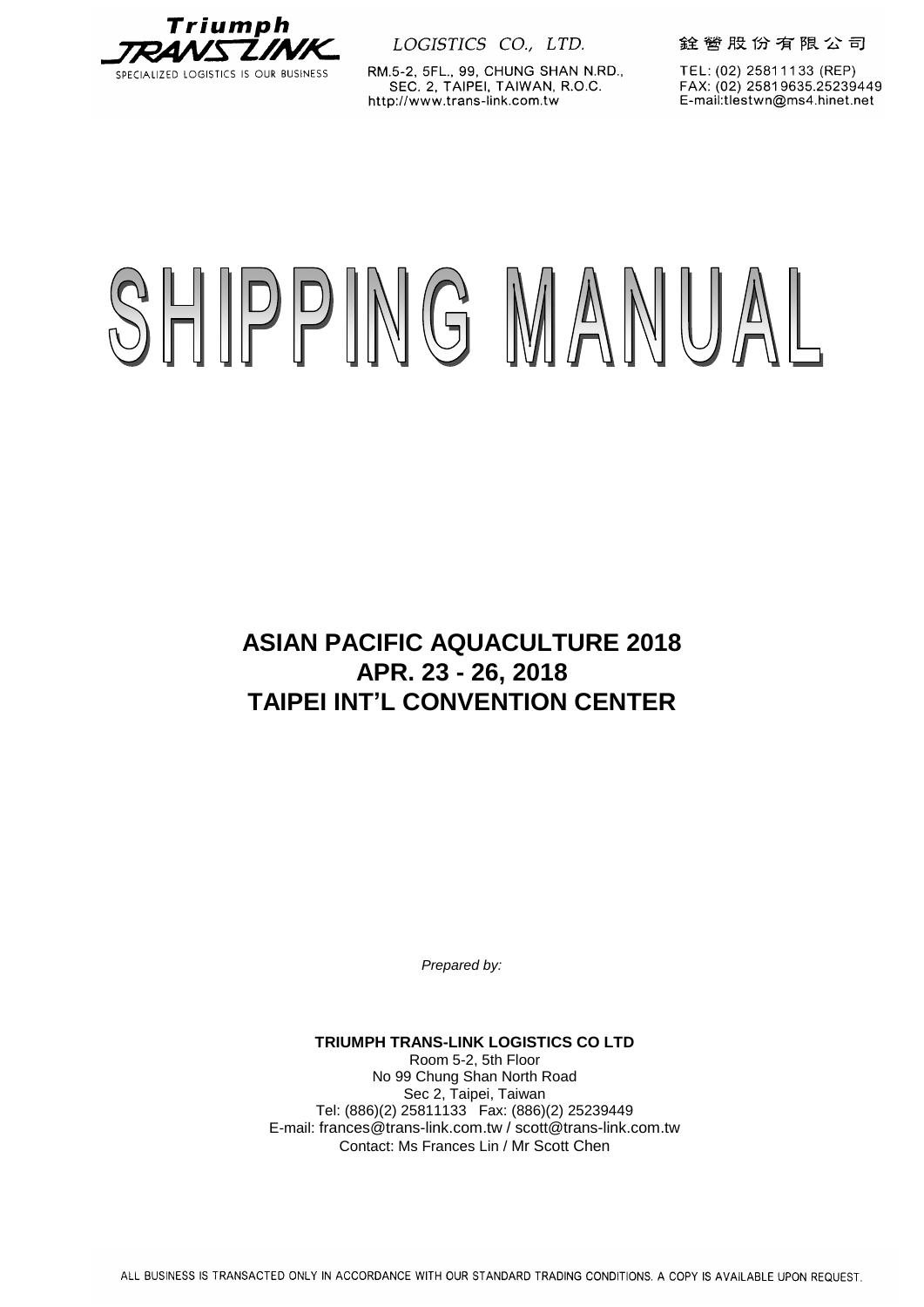

RM.5-2, 5FL., 99, CHUNG SHAN N.RD., SEC. 2, TAIPEI, TAIWAN, R.O.C. http://www.trans-link.com.tw

銓營股份有限公司

TEL: (02) 25811133 (REP) FAX: (02) 25819635.25239449 E-mail:tlestwn@ms4.hinet.net

# **ASIAN PACIFIC AQUACULTURE 2018 APR. 23 - 26, 2018 TAIPEI INT'L CONVENTION CENTER**

# **SHIPPING MANUAL**

# **TABLE OF CONTENTS PAGE** 1. Introduction 1 2. General Information 1 3. Document Deadlines 2 4. Consignment Deadlines 2 5. Consignment Instructions 2 6. Case Markings 3 7. Documentation 3 - 4 8. Packing the contract of the contract of the contract of the contract of the contract of the contract of the contract of the contract of the contract of the contract of the contract of the contract of the contract of the 9. Storage of Empty Cases 4 10. ATA Carnet 4 11. Films and Video Tapes 4 12. Foodstuff/Brochures and Giveaway Items (Consumables) 5 13. Customs Regulations for Foreign Exhibits into Taiwan 5 - 6 14. Customs Examination 6 15. Exhibit Layout Plan 6 16. Re-Export/Disposal of Exhibits 7 17. Sold Exhibits 7 18. Insurance 7 19. Request for Insurance 8 20. Terms of Payment 8 21. Exhibition Handling Rates 8 - 14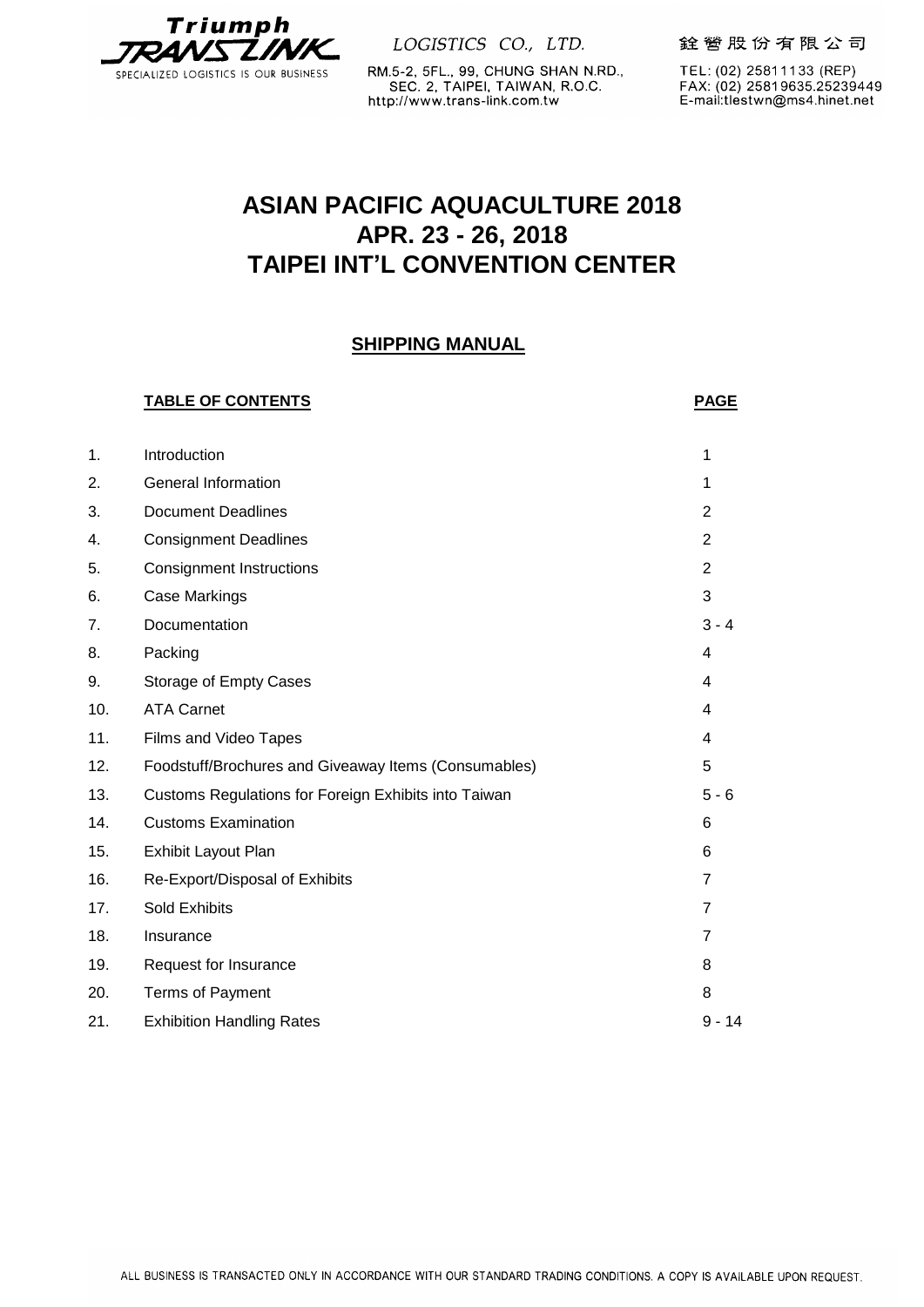

RM.5-2, 5FL., 99, CHUNG SHAN N.RD., SEC. 2, TAIPEI, TAIWAN, R.O.C. http://www.trans-link.com.tw

銓營股份有限公司

TEL: (02) 25811133 (REP) FAX: (02) 25819635.25239449 E-mail:tlestwn@ms4.hinet.net

# **ASIAN PACIFIC AQUACULTURE 2018 APR. 23 - 26, 2018 TAIPEI INT'L CONVENTION CENTER**

#### **1. INTRODUCTION**

We are pleased to have this opportunity to service all exhibitors participating in ASIAN PACIFIC AQUACULTURE 2018.

Our comprehensive range of services include customs clearance, transportation, on-site handling and re-export arrangements handled by our fully equipped and experienced team of executives, supervisors and workers.

This Shipping Manual will assist you in your preparation for the correct and timely despatch of your exhibits to Taipei. We advise you to read this manual carefully in conjunction with the Exhibitor's Kit issued by the organisers.

**TRIUMPH TRANS-LINK LOGISTICS CO. LTD.** will provide all lifting and handling equipment (such as pallet trucks, forklifts and cranes) on site for the moving-in of exhibits to the stands or vice versa.

We recommend that you engage the services of our overseas offices and agents worldwide for a complete logistics package for your exhibits 'door-to-door' from your country to your exhibition stand in Taipei. If you decide, however, not to use our recommended agents, we ask that you hand over this Shipping Manual to your freight forwarder for their compliance so that your exhibits can be correctly despatched and consigned to us. Failure to comply with the deadlines and instructions will cause unnecessary delays in clearance, and may lead to additional expenses incurred.

# **2. GENERAL INFORMATION**

The Taiwanese Authorities working in line with international conventions permit exhibits to be imported into Taipei on 'Temporary Import' basis. To enable us to clear the exhibits under bond on 'Temporary Import' basis, please adhere to all instructions in this Shipping Manual.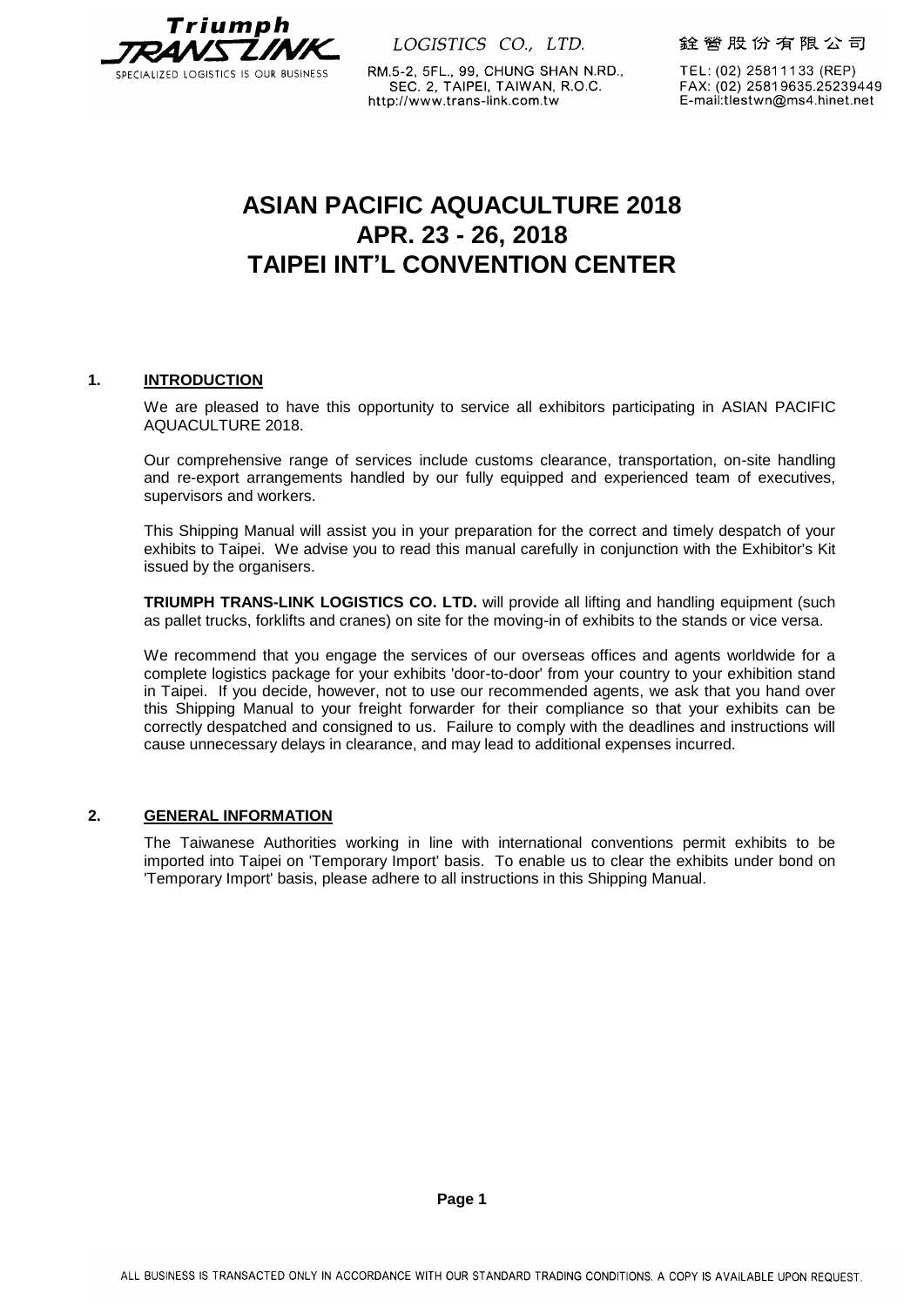

RM.5-2, 5FL., 99, CHUNG SHAN N.RD., SEC. 2, TAIPEI, TAIWAN, R.O.C. http://www.trans-link.com.tw

銓營股份有限公司

TEL: (02) 25811133 (REP) FAX: (02) 25819635.25239449 E-mail:tlestwn@ms4.hinet.net

#### **3. DOCUMENT DEADLINES**

The following documents must be received by us not later than the deadlines shown below or at least 7 (seven) days prior to the arrival of vessel and/or aircraft in Keelung Port or CKS Taoyuan Airport.

| MAR. 27, 2018 | Copies of Bill of Lading and the Commercial Invoice and<br>Packing List for seafreight consignments must be<br>received by us for documentation prior to the arrival of<br>vessel. |
|---------------|------------------------------------------------------------------------------------------------------------------------------------------------------------------------------------|
| APR. 03, 2018 | Copies of Commercial Invoice and Packing List for<br>airfreight consignments must be received by us for<br>documentation prior to the arrival of flight.                           |

#### **4. CONSIGNMENT DEADLINES**

All exhibition goods **must arrive** in Taipei **not later** than :

| APR. 11, 2018 | Films and video tapes by airfreight. |
|---------------|--------------------------------------|
| APR. 03, 2018 | Seafreight consignments.             |
| APR. 11, 2018 | Airfreight consignments.             |

For airfreight consignments, a fax pre-alert shall be sent to us indicating the flight numbers, Airway Bill numbers, number of packages, weights and dimensions upon uplift of goods.

In any such case, **TRIUMPH TRANS-LINK LOGISTICS CO., LTD.** will make all reasonable efforts to ensure delivery before the show opens; however, no guarantees can be given

# **5. CONSIGNMENT INSTRUCTIONS**

All exhibition goods despatched either by seafreight or airfreight, shall be consigned **"Freight Prepaid**" as follows:

| Consignee     | $\sim 100$ | Triumph Trans-Link Logistics Co. Ltd.<br>Room 5-2, 5 <sup>th</sup> Floor, No. 99 Chung Shan North Road,<br>Sec. 2, Taipei, Taiwan<br>For: ASIAN PACIFIC AQUACULTURE 2018<br>Name of Exhibitor:<br>Stand No.: |
|---------------|------------|--------------------------------------------------------------------------------------------------------------------------------------------------------------------------------------------------------------|
| <b>Notify</b> |            | Triumph Trans-Link Logistics Co. Ltd.<br>Room 5-2, 5 <sup>th</sup> Floor, No. 99 Chung Shan North Road,<br>Sec. 2, Taipei, Taiwan                                                                            |

All documents such as the Bill of Lading and Airway Bill must show the consignee as indicated above.

(A 5% outlay commission will be imposed on all "Freight Collect" consignments).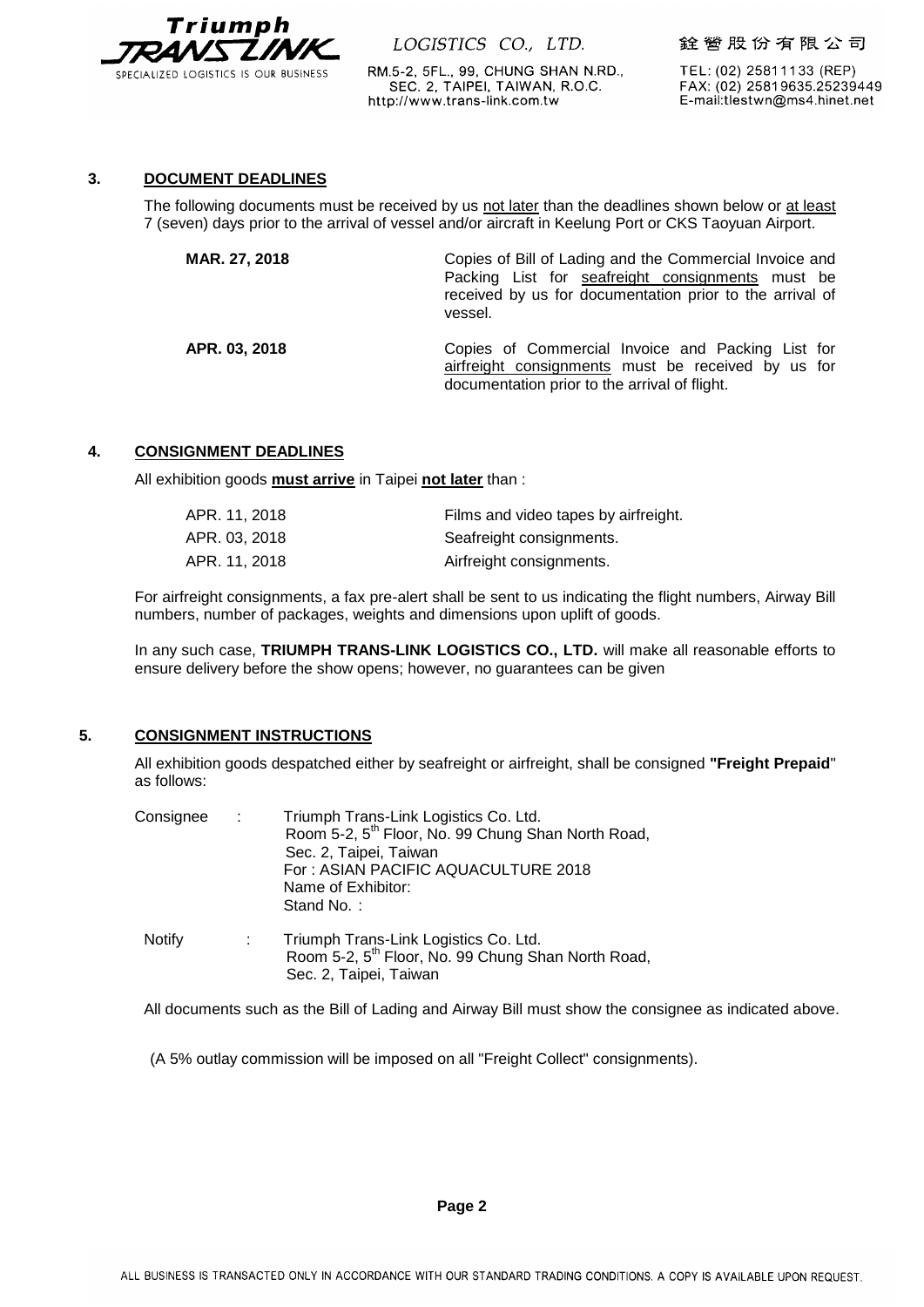

RM.5-2, 5FL., 99, CHUNG SHAN N.RD., SEC. 2, TAIPEI, TAIWAN, R.O.C. http://www.trans-link.com.tw

銓營股份有限公司

TEL: (02) 25811133 (REP) FAX: (02) 25819635.25239449 E-mail:tlestwn@ms4.hinet.net

#### **6. CASE MARKINGS**

All packages shall be marked as follows:

#### **ASIAN PACIFIC AQUACULTURE 2018**

c/o Triumph Trans-Link Logistics Co. Ltd.

Name of Exhibitor : Stand Numbers Case Numbers Gross Weight/Net Weight : **Dimensions** 

# **7. DOCUMENTATION**

For seafreight consignments, the following documents are required:

2 originals and 3 copies of Bill of Lading

- 1 copy of Commercial Invoice
- 1 copy of Packing List
- 1 copy of Catalogue of Exhibit
- 1 copy of Insurance Policy (if insured)

For airfreight consignments, the following documents are required:

- 2 originals and 3 copies of Airway Bill
- 1 copy of Commercial Invoice
- 1 copy of Packing List
- 1 copy of Catalogue of Exhibit
- 1 copy of Cargo Manifest (attached with MAWB)
- 1 copy of Insurance Policy (if insured)

To assist you in the preparation of documents, we have attached, at the end of this Shipping Manual, a specially designed Combined Commercial Invoice and Packing List form for your use. You may photocopy additional copies if the attached is insufficient.

Explanatory notes on the filling of this Combined Commercial Invoice and Packing List form are as follows:

- a. All entries in these forms must be in the English Language.
- b. A full description of the item must be given. Do not just indicate the model name or model number. Describe the item - such as "1:3 scale (cutaway) missile model" or "souvenirs - Lapel pins" or "wooden display plinth - floor standing", etc.
- c. Every individual item, including giveaway items and brochures, is to be given a value based on CIF value expressed in U.S. dollars. Do not indicate the phrase "No Commercial Value".
- d. The following declaration must be indicated: "The invoiced goods are of .... (country) ..... origin and are intended for display purposes only at the exhibition site in Taipei."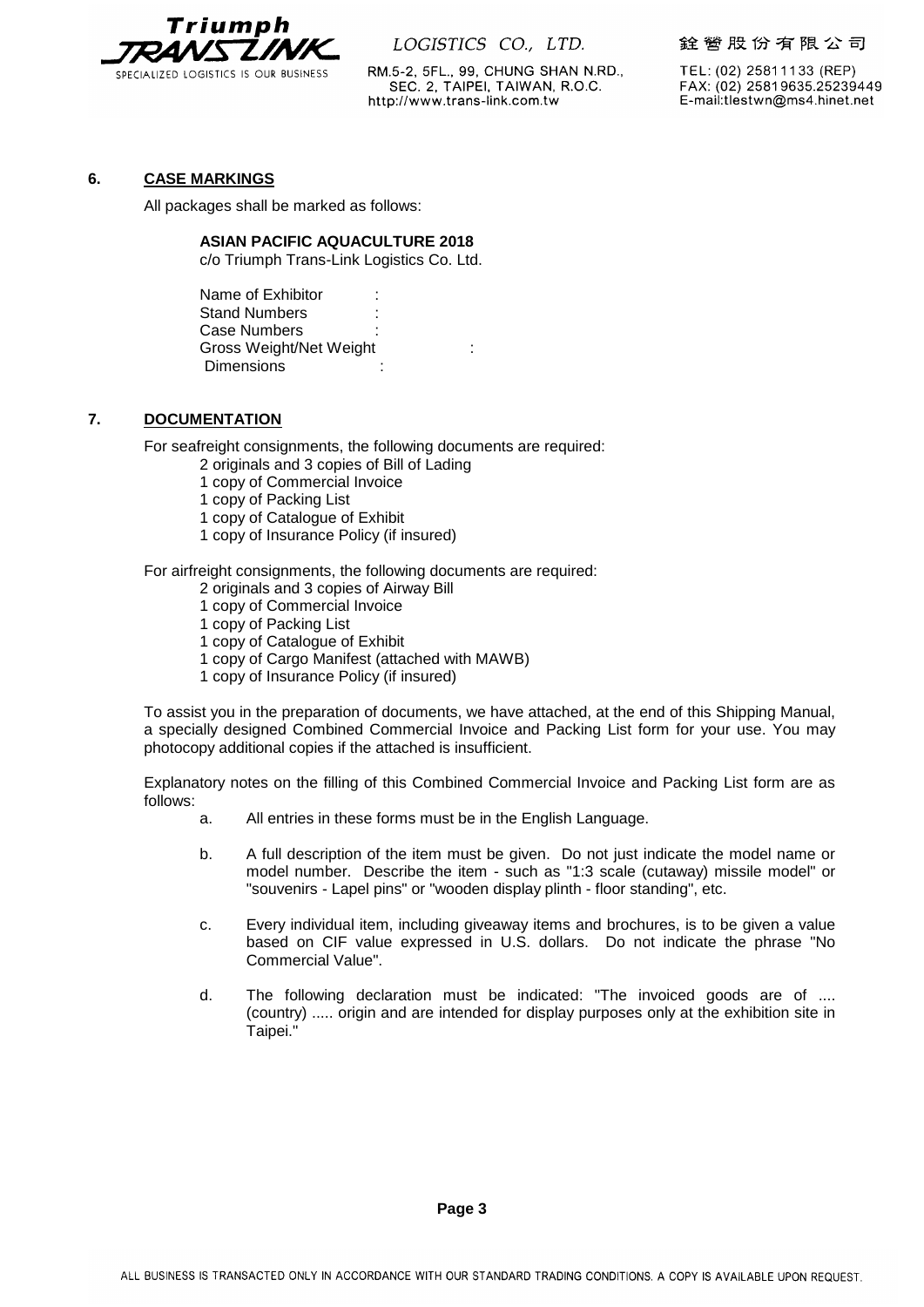

RM.5-2, 5FL., 99, CHUNG SHAN N.RD., SEC. 2, TAIPEI, TAIWAN, R.O.C. http://www.trans-link.com.tw

銓營股份有限公司

TEL: (02) 25811133 (REP) FAX: (02) 25819635.25239449 E-mail:tlestwn@ms4.hinet.net

The Combined Commercial Invoice and Packing List must be received by us not later than the deadlines shown below or at least 7 (seven) days prior to the arrival of vessel and/or aircraft in Taipei. MAR. 27, 2018 -Seafreight Consignments

APR. 03, 2018 -Airfreight Consignments

For consolidated containerised sea shipments (more than one exhibitor's items in the container), the following additional documents must accompany the Bill of Lading, Commercial Invoice and Packing List: 3 copies of House Bill of Lading

3 copies of Container Manifest

These two additional documents are required so that the container can be imported into Taipei as a FCL container without it being unstuffed in the port, and taken out as loose cargo.

For consolidated air shipments, a House AirwayBill for each exhibitor and a consolidation manifest must be issued.

#### **8. PACKING**

Exhibitors are advised to provide strong packing cases for the transportation of the exhibits which can withstand unpacking and re-packing operations. For main exhibits, we recommend bolted returnable type of cases to be used. This is to avoid unnecessary repair and reconstruction of cases in the event of damages due to handling whilst in transit.

#### **9. STORAGE OF EMPTY CASES**

Empty cases will be stored within the exhibition site if space is available. Your cases will be marked and stored systematically under shelter during the exhibition period in order to facilitate quick and early retrieval for the re-packing at the end of the exhibition.

#### **Note for freight forwarders:**

Container detention fee will be levied by shipping lines for containers kept in use for an extended period of time. Free days allowed by shipping lines are usually up to 3 to 5 days after the discharge of containers at the port. Should you require us to keep the container within the exhibition site for storage purposes and subsequent re-export, you are to inform us of the container detention fee that has been negotiated with the shipping line.

#### **10. CPD CARNET**

The CPD Carnet is accepted in Taiwan in the case of countries having similar bilateral Agreements with the Republic of China.

#### **11. FILMS & VIDEO TAPES**

Any films and video tapes to be shown at the exhibition must be cleared by the Government Information Office (GIO).

You are advised to courier these materials "Freight Prepaid" to us by APR. 11, 2018 to enable us to arrange for censorship clearance. 2 (two) copies of Invoice and Packing List and Power of Authority must be attached.

We would advise you against hand-carrying these items into Taipei, as they may be detained by the Taiwanese Customs and considerable time and effort may be required to clear them out in time for the exhibition.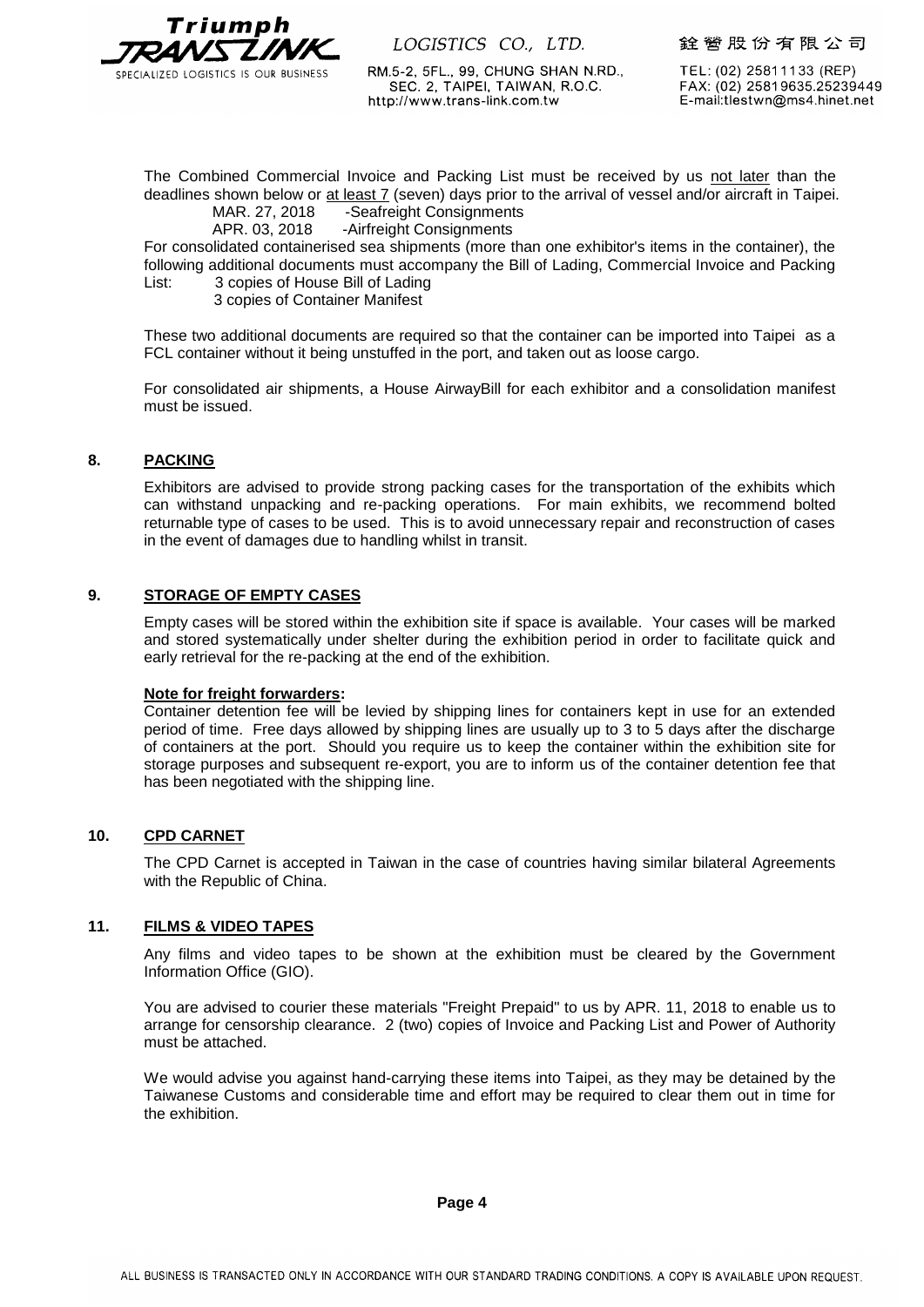

RM.5-2, 5FL., 99, CHUNG SHAN N.RD., SEC. 2, TAIPEI, TAIWAN, R.O.C. http://www.trans-link.com.tw

銓營股份有限公司

TEL: (02) 25811133 (REP) FAX: (02) 25819635.25239449 E-mail:tlestwn@ms4.hinet.net

#### **12. FOODSTUFF/BROCHURES AND GIVEAWAY ITEMS (CONSUMABLES)**

#### **a. FOODSTUFF**

- $\rightarrow$  Foodstuff/beverages MUST be packed and documented separately from the exhibits to avoid delays in the customs clearance. It should be sent on a separate Bill of Lading or Airway Bill.
- → Pre-alert documents must be faxed to us at least one(1) week prior shipment arrival to avoid any unnecessary delay in customs clearance.
- $\rightarrow$  Full description (such as total number of pieces, brand of product) of the foodstuff/beverage items must be clearly given on the Combined Commercial Invoice and Packing List.

Please be guided that imported foodstuff and beverages attract very high duty rates. No exemption will be granted.

#### **DO NOT MIX OR SHIP ALCOHOLIC DRINKS OR CANNED FOODSTUFF WITH YOUR EXHIBITS/STAND MATERIALS AS THESE ITEMS ARE SUBJECT TO STRINGENT INSPECTIONS BY THE TAIWANESE CUSTOMS/HEALTH AUTHORITIES.**

Failure to comply with these instructions will cause unnecessary delays in clearance, any may lead to additional expenses incurred.

#### **b. BROCHURES AND GIVEAWAY ITEMS**

Brochures and giveaway items/souvenirs are permitted entry into Taiwan but some are subject to import duties of the CIF value. Such items must be packed separately.

#### **13. CUSTOMS REGULATIONS FOR FOREIGN EXHIBITS INTO TAIWAN**

#### **a. GENERAL**

- i. The following items must be imported on a duty & taxes-paid basis:
	- Non-commercial samples.
	- Giveaway or promotional articles.
	- Posters, photo-panels, catalogues, brochures and leaflets.
	- Lubrication oil and grease for maintenance of machinery during the exhibition.
	- Materials and equipment for use in the construction, installation, decoration and maintenance of booths.
	- Foodstuff and drinks to be consumed during the show.
	- Jewellery, precious stones and gold coins (hand-carried).
	- Liquors, spirits, wines and tobaccos.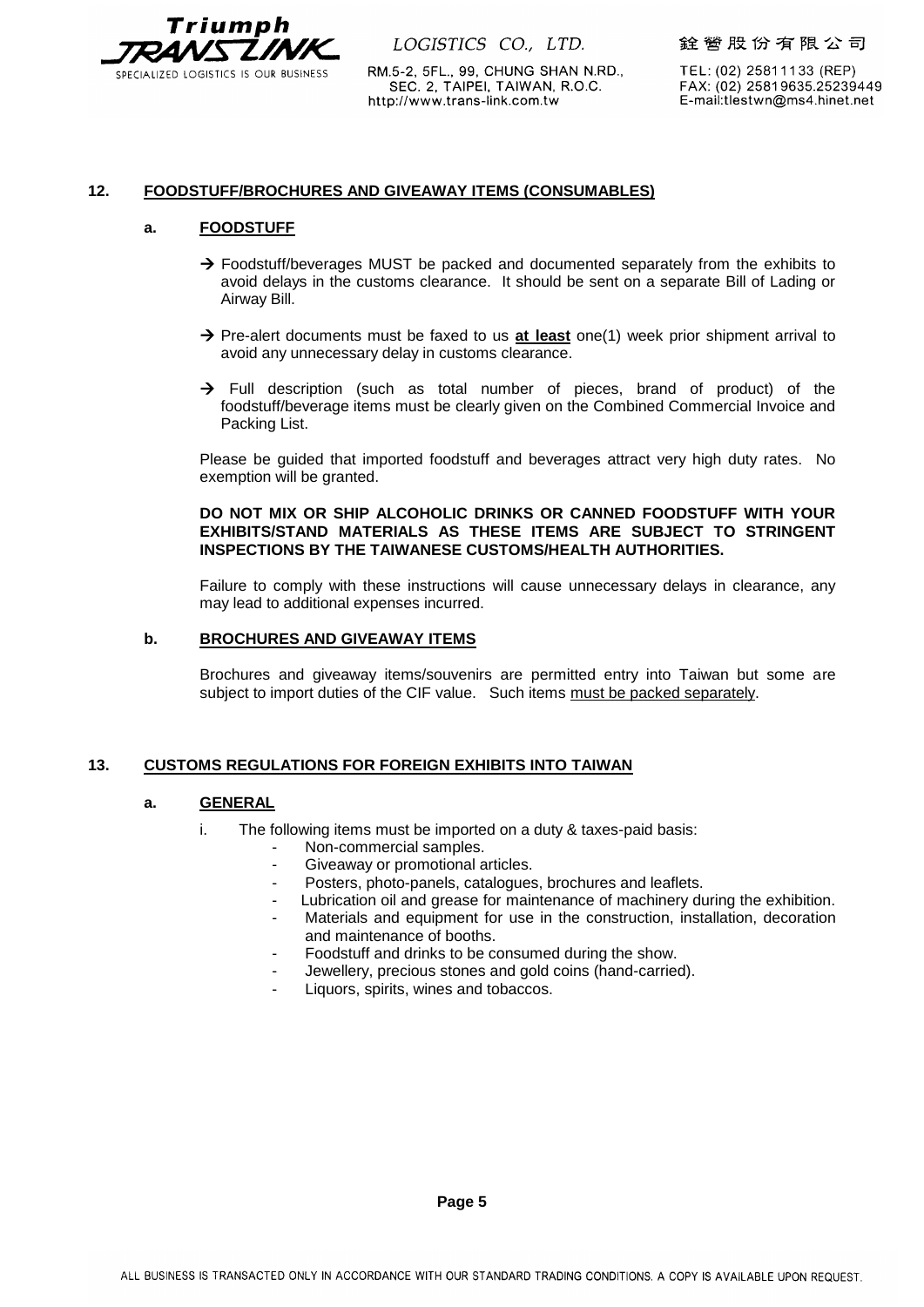

RM.5-2, 5FL., 99, CHUNG SHAN N.RD., SEC. 2, TAIPEI, TAIWAN, R.O.C. http://www.trans-link.com.tw

銓營股份有限公司

TEL: (02) 25811133 (REP) FAX: (02) 25819635.25239449 E-mail:tlestwn@ms4.hinet.net

- ii. Exhibits such as fresh flowers, live plants, etc must be imported on a duty-paid basis and in strict observance of Quarantine Regulations on Importation of Plants into the Republic of China.
- iii Exhibits such as telecommunication and military equipment, chemicals, drugs, alcohol, tobacco, fireworks, weapons and explosives need government endorsements and permits for importation.
- iv. In accordance with the Customs regulations in Taiwan, some stand materials may be imported under duty-deposit basis, but a rental tax at 10% of import duty amount will be charged.
- v. Effective 1 January 2002, additional business tax will be applied if shipment is imported under permanent import, business tax at 5% of CIF value will be charged.

# **b. EXHIBITS IN BOND**

According to Customs regulations, goods on bonded status may remain in Taiwan for a maximum of one (1) month from the date of importation. During the show-days exhibits are not allowed to leave the show venue. They shall neither be sold nor re-exported until all the procedures are cleared by the exhibitors concerned. The Organiser has the rights to return all overdue bonded exhibits on the exhibitor's account without necessarily obtaining the exhibitor's permission.

#### **c. EXHIBITS IMPORTED ON A DUTY-DEPOSIT OR DUTY-PAID BASIS**

Exhibits brought-in on a duty-deposit or duty-paid basis must be handled by the exhibitor's agent or representative in Taiwan who will act as a consignee and who will be responsible for any and all customs duties.

However, should exhibitor require TRIUMPH TRANS-LINK LOGISTICS CO LTD to act as their consignee on duty-deposit basis, then all exhibits must be re-exported after exhibition.

#### **14. CUSTOMS EXAMINATION**

The Taiwanese Customs are strict and thorough in their examination of goods. All packages can be expected to be opened and contents checked against the Combined Commercial Invoice & Packing List.

**HEAVY FINES** will be imposed on the exhibitor in cases of **'NON DECLARATION'** and **'ERRONEOUS DECLARATION'**. In such cases, Trans-Link shall not be responsible for any delay in clearance. Customs fines and extra expenses incurred shall have to be borne by the exhibitor.

# **15. EXHIBIT LAYOUT PLAN**

For large or heavy exhibits, an exhibit layout plan is required by us in advance in order to position such exhibits during the early stage of the build-up period.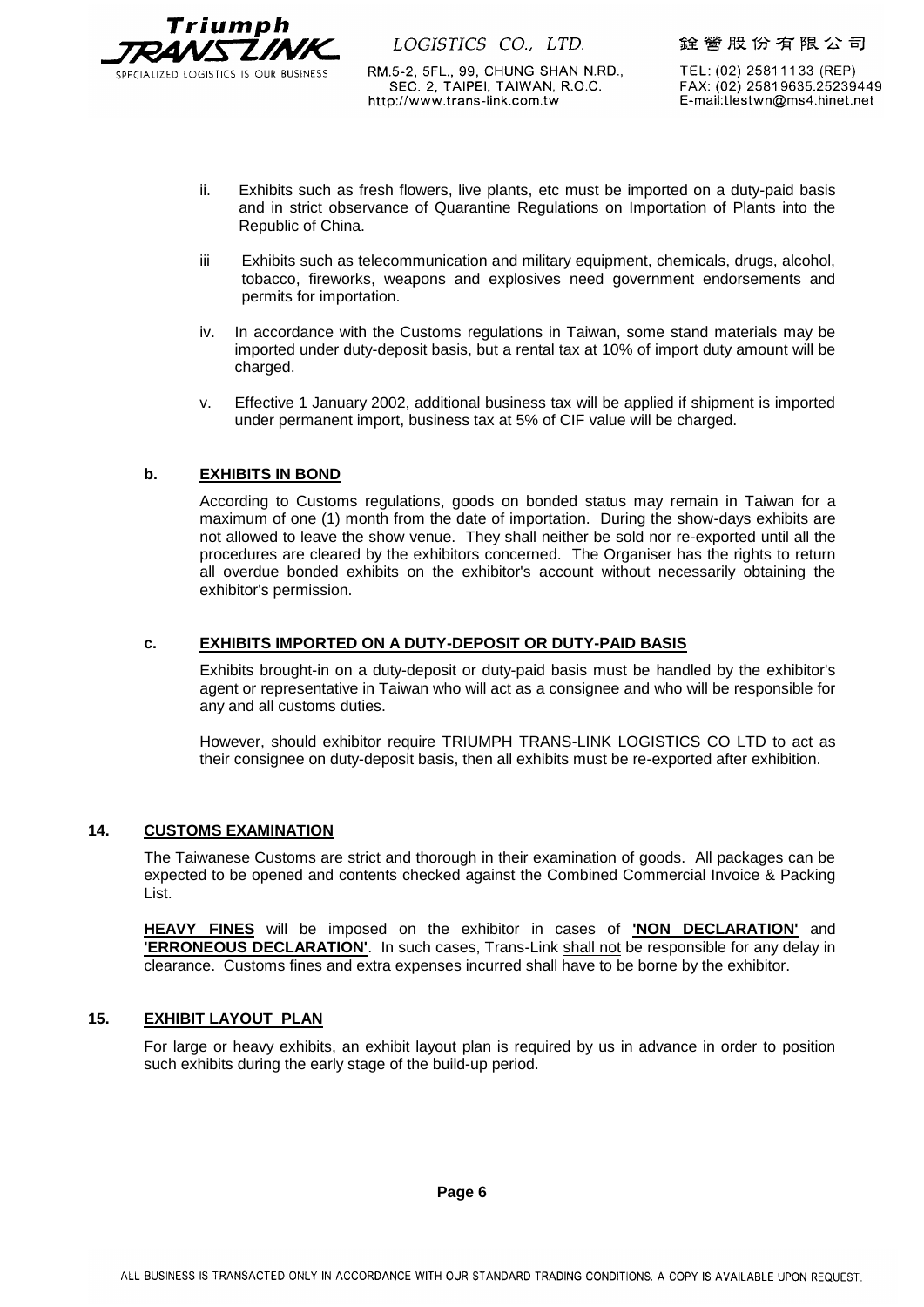

RM.5-2, 5FL., 99, CHUNG SHAN N.RD., SEC. 2, TAIPEI, TAIWAN, R.O.C. http://www.trans-link.com.tw

銓營股份有限公司

TEL: (02) 25811133 (REP) FAX: (02) 25819635.25239449 E-mail:tlestwn@ms4.hinet.net

#### **16. RE-EXPORT/DISPOSAL OF EXHIBITS**

Exhibitors are to indicate to us on the Combined Commercial Invoice and Packing List the items that will be re-exported as well as the items that will be disposed of, consumed or given away at the end of the exhibition.

We will be circulating a Disposal Instruction Form to you in due course for your completion so that we can plan for the return shipments after the exhibition. Re-export formalities will require at least 2 to 3 weeks to process before shipments can be sent out.

For goods destined for later exhibitions, our covered storage facility in Taipei can be utilized at a reasonable storage rate.

#### **a. BONDED EXHIBITS**

To provide exhibitors with adequate time to dispose of their exhibits either by sale locally or by re-export, goods must be returned to the bonded warehouse right after the show. Exhibits are allowed to be stored in the bonded warehouse for a period of up to three months after show. Any storage charges incurred will be charged to the account of the exhibitor concerned.

#### **b. DUTY-PAID BASIS**

Goods can be released from the show ground after the show closes regardless of when the said goods are sold.

#### **17. SOLD EXHIBITS**

Exhibitors must inform us during the exhibition period the details of the local buyers or agents so that we can advise them of the relevant procedures, duties/taxes involved for the sold exhibits (which will not be re-exported).

#### **a. BONDED EXHIBITS**

- i) An import permit is required to be obtained by the buyer on the basis of the relevant Commercial Invoices prepared by the exhibitor.
- ii) Payment of relevant charges and import duties is also the responsibility of the exhibitor or buyer.

#### **b. EXHIBITS ON DUTY-PAID BASIS**

Goods can only be released from the show venue only after the payment of relevant charges and import duties and taxes received by us. Goods will be transferred to our warehouse for storage pending the completion of Customs formalities and/or payment.

#### **Note: The Customs Authorities are empowered to impose an uplift on the declared CIF value and all computation of Customs Duties/Taxes will be based on the new/uplifted value.**

#### **18. INSURANCE**

As our tariff is computed on the basis of volume or weight and has no correlation with the value of exhibits, it follows that the cost of insurance cover is not included in our charges. It is the responsibility of each exhibitor to arrange Marine (Transport) Insurance covering transport to the exhibition, during the exhibition, and the return of the exhibits to domicile, including the period the exhibits are handled by us, and also ensure that Transport Insurance is arranged for exhibits sold locally.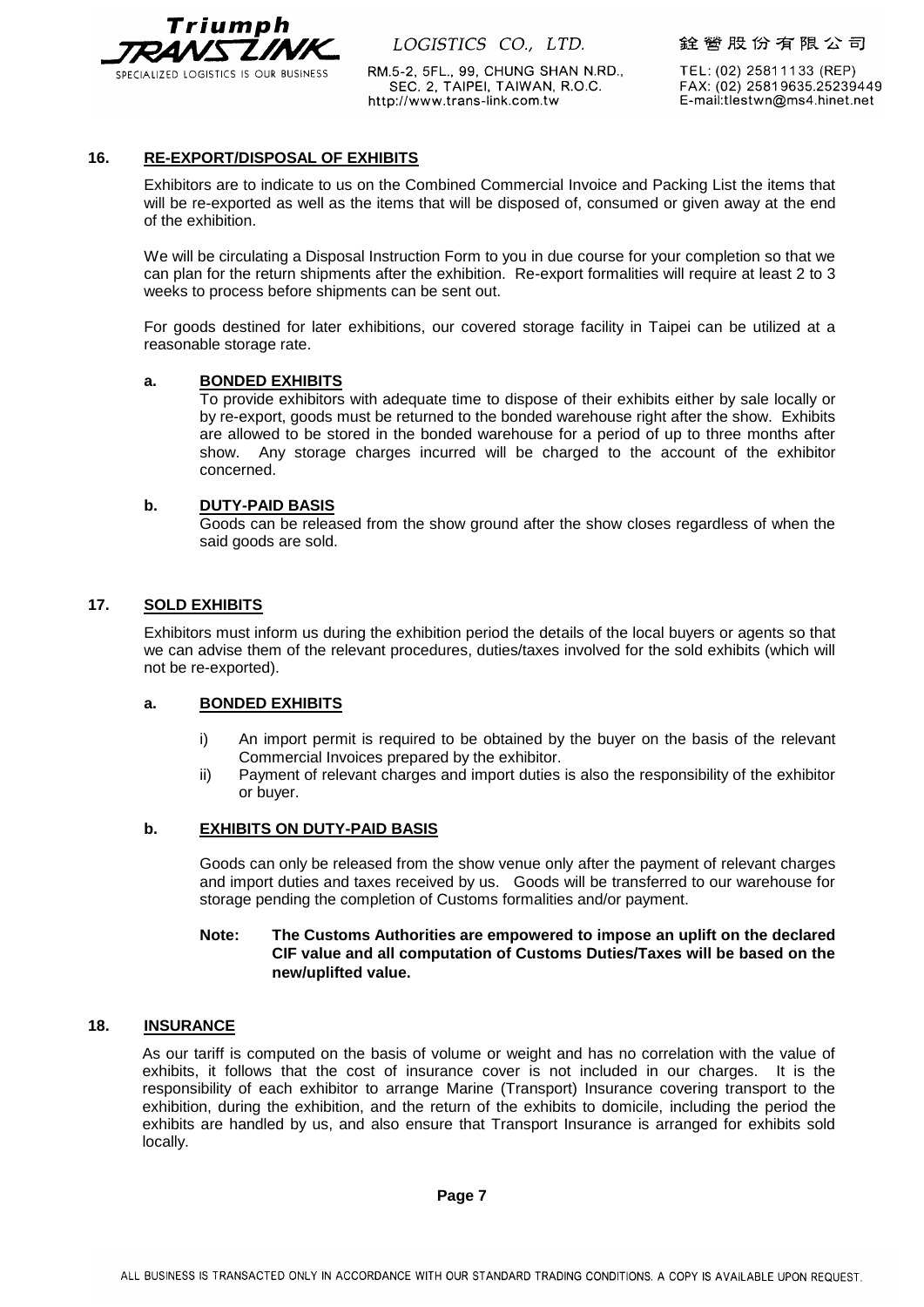

RM.5-2, 5FL., 99, CHUNG SHAN N.RD., SEC. 2, TAIPEI, TAIWAN, R.O.C. http://www.trans-link.com.tw

銓營股份有限公司

TEL: (02) 25811133 (REP) FAX: (02) 25819635.25239449 E-mail:tlestwn@ms4.hinet.net

#### **19. REQUEST FOR INSURANCE**

Upon written instructions, Triumph Trans-Link Logistics Co. Ltd. can offer you insurance coverage at competitive premiums.

#### **20. TERMS OF PAYMENT**

Inward : Upon uplift of goods, prior to delivery to stand.<br>Outward : Upon presentation of invoice/prior to delivery to Upon presentation of invoice/prior to delivery to premises.

**All payments must be made without any deduction or deferment on account of any claim, counterclaim or off-set.**

Our bank accounts are: **TAIWAN** Triumph Trans-Link Logistics Co., Ltd. CTBC BANK CO., LTD. JHONGSHAN BRANCH No.106-2, Sec 2, Chung Shan North Road, Taipei, Taiwan

A/C No.: 141-13-81389-07 (Remitting bank charges are to be borne by the exhibitor).

# ※ **FUMIGATION REGULATION**

 **Effective from 1st January 2009, all shipments with wood packing material import into Taiwan must be fumigated in the country of origin before sending the cargo to Taiwan.**

 **To ensure the wood packing material is properly treated either by heat treatment or methyl bromide, wood packing materials must be marked with the IPPC logo.**



**Wood packing materials without acceptable stamp or not in compliance with the above requirements must be destroyed or compulsorily re-reported with the cargo without entry into Taiwan.**

# **IMPORTANT**

All business is only transacted in accordance with the Taiwan Freight Forwarders Association (TFFA) Standard Trading Conditions. Copy is available upon application.

Use of **TRIUMPH TRANS-LINK LOGISTICS CO. LTD.**'s services - be it partly or in full - and any requirement for additional services at any time before, during or after the exhibition express orally and/or in writing and/or by conduct, implies acknowledgement and acceptance of the foregoing.

For additional information or clarification, please contact us at:

| <b>TAIWAN</b>          |  |                                        |    |                                 |
|------------------------|--|----------------------------------------|----|---------------------------------|
|                        |  | TRIUMPH TRANS-LINK LOGISTICS CO., LTD. |    |                                 |
| Room 5-2, 5th Floor    |  |                                        | 0R | Taipei World Trade Center       |
|                        |  | No. 99 Chung Shan North Road           |    |                                 |
| Sec. 2, Taipei, Taiwan |  |                                        |    |                                 |
|                        |  | Tel : (886)(2) 25811133                |    | $(886)(2)$ 27587589<br>Tel      |
| Fax :                  |  | (886)(2) 25239449 / 25819635           |    | $(886)(2)$ 27587645<br>Fax      |
|                        |  | E-mail : frances@trans-link.com.tw     |    | E-mail: scott@trans-link.com.tw |
| Contact                |  | Ms Frances Lin                         |    | Contact: Mr Scott Chen          |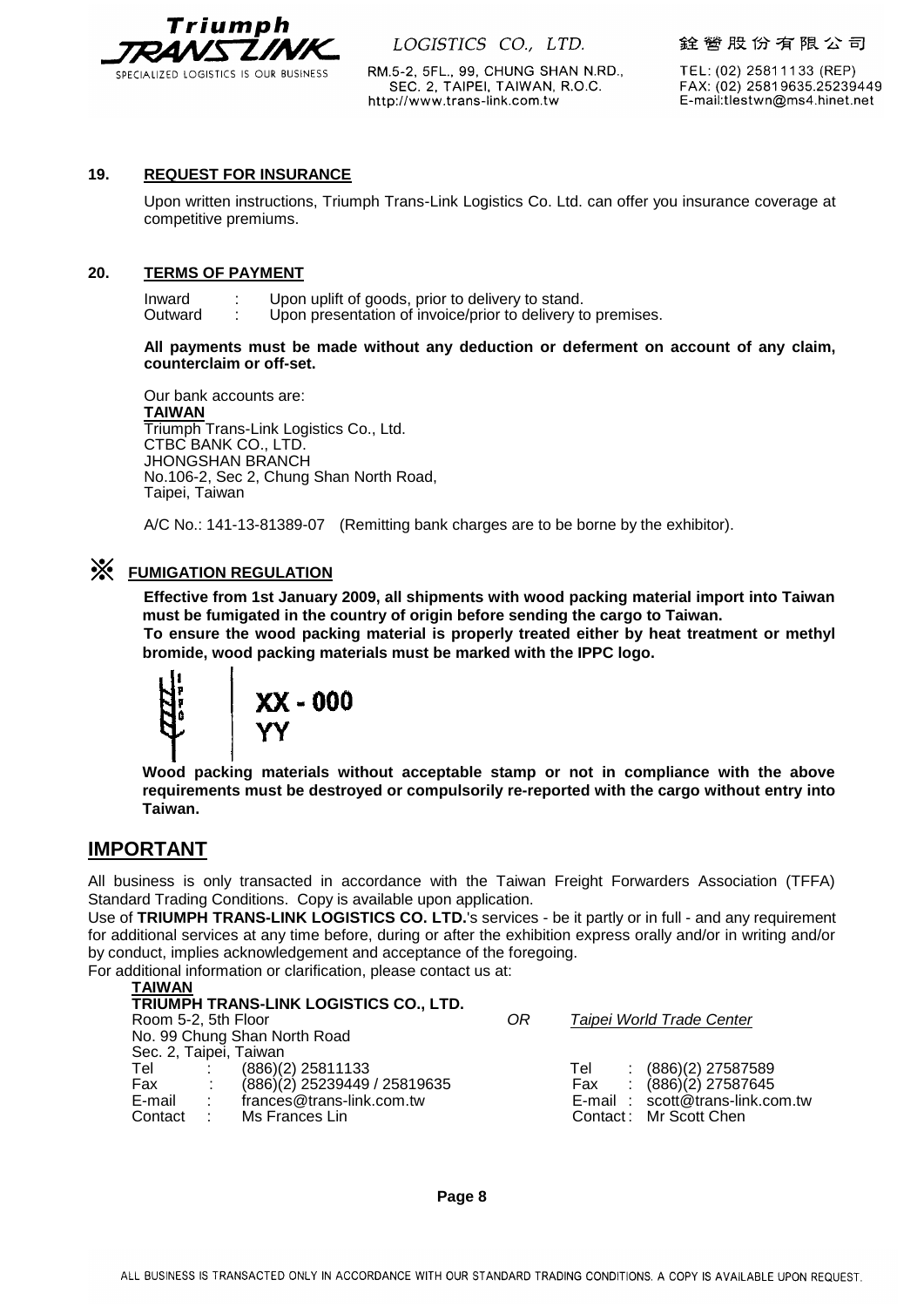

RM.5-2, 5FL., 99, CHUNG SHAN N.RD., SEC. 2, TAIPEI, TAIWAN, R.O.C. http://www.trans-link.com.tw

銓營股份有限公司

TEL: (02) 25811133 (REP) FAX: (02) 25819635.25239449 E-mail:tlestwn@ms4.hinet.net

# **ASIAN PACIFIC AQUACULTURE 2018 APR. 23 - 26, 2018 TAIPEI INT'L CONVENTION CENTER**

# **21. EXHIBITION HANDLING RATES**

# **A. SEAFREIGHT CONSIGNMENT**

a. INWARD MOVEMENT

(For individual exhibits not exceeding 2,000 kg)

From arrival Keelung Port to exhibition stand inclusive of removal and temporary storage of empty packing cases (where applicable) at site.

| Basic handling rate                  |                        | US\$120.00 per cbm or 1,000 kg whichever is<br>the greater.          |
|--------------------------------------|------------------------|----------------------------------------------------------------------|
| Minimum<br>Charge                    | <b>LCL</b>             | US\$240.00 per consignment (HBL) per<br>exhibitor.                   |
|                                      | <b>FCL 20'</b>         | 23 cbm per 20' container.                                            |
|                                      | <b>FCL 40'</b>         | 46 cbm per 40' container.                                            |
|                                      | $FCL$ 40'<br>High-cube | 50 cbm per 40' high-cube container.                                  |
|                                      | <b>FCL 45'</b>         | 60 cbm per 45' container.                                            |
| LCL charge/fee                       |                        | US\$13.50 per cbm or 1,000 kg whichever is<br>the greater (at cost). |
| Minimum charge                       |                        | 1 cbm per consignment (HBL) per exhibitor.                           |
| <b>FCL Terminal Handling</b>         |                        | US\$200.00 per 20' container (at cost).                              |
| Charge                               |                        | US\$250.00 per 40' container (at cost).                              |
| Harbour Service charge               |                        | US\$3.00 per cbm US\$25/20' US\$50/40'                               |
| <b>Trade Promotion Tax</b>           |                        | 0.0415% of CIF value.                                                |
| <b>Consignment Service</b><br>Charge |                        | US\$150.00 per consignment (HBL) per<br>exhibitor.                   |
| Delivery Order Fee                   |                        | US\$65/per HAWB.                                                     |

Current and actual cost levied by Container Freight stations (CFS), all third party charges incurred will be charged at cost.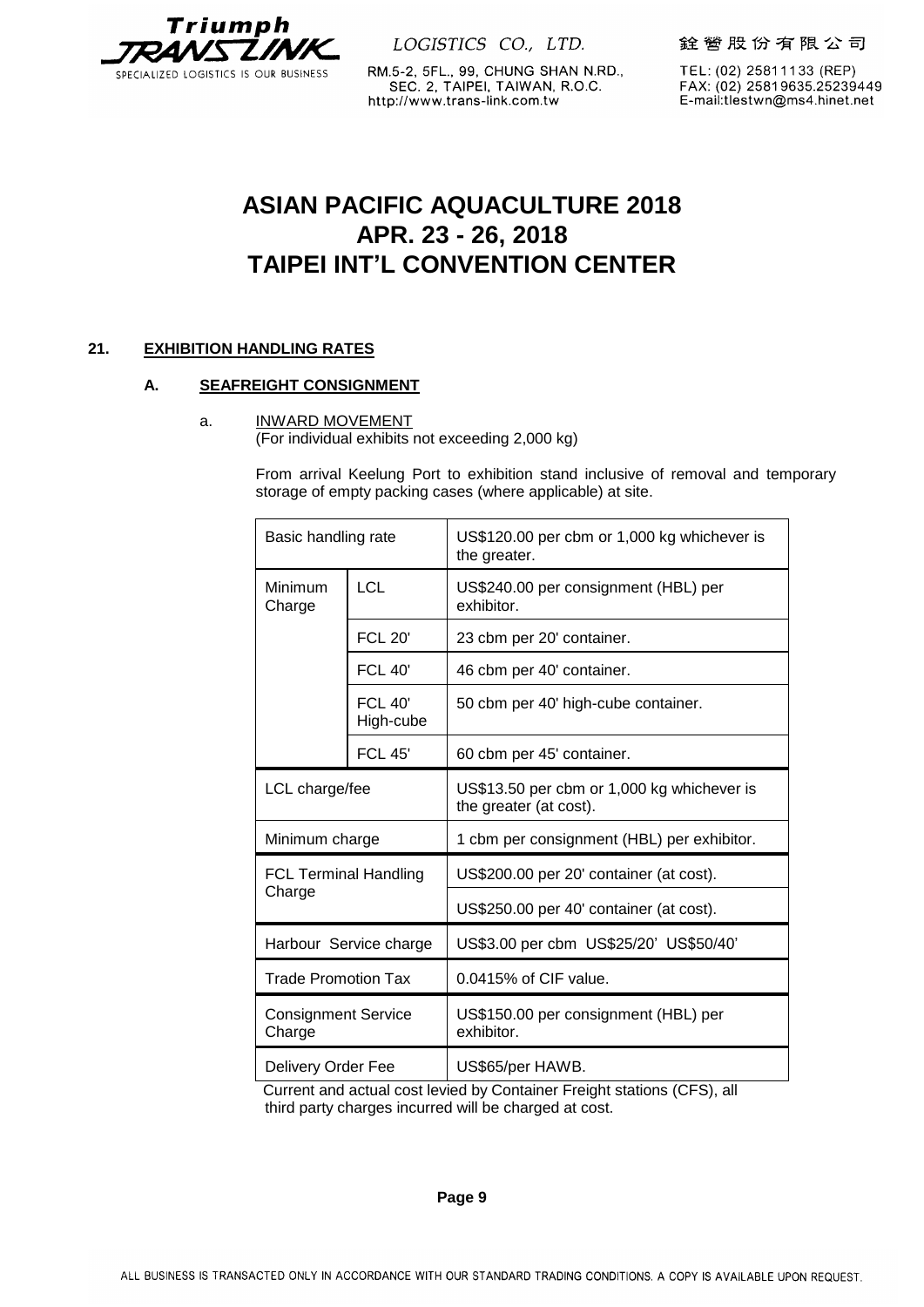

RM.5-2, 5FL., 99, CHUNG SHAN N.RD., SEC. 2, TAIPEI, TAIWAN, R.O.C. http://www.trans-link.com.tw

TEL: (02) 25811133 (REP) FAX: (02) 25819635.25239449 E-mail:tlestwn@ms4.hinet.net

Note:

- i. The above rates exclude stand dressing, assembly of display panels or machinery or decoration of any kind. If these special services are required, it will be subject to a mutual agreement with the exhibitor and additional charges will be levied.
- ii. Port storage charges and removal charges if incurred due to late receipt of negotiable shipping documents will be charged accordingly at cost.
- iii. If shipment be cleared under TAITRA bond, the TAITRA bonded warehouse storage and handling charge as below tariff will be charged. a) Storage US\$1.5/per cbm/per day
	- b) Customs handling charge US\$35/per entry (Minimum 4 entries)

#### b. OUTWARD MOVEMENT

(For individual exhibits not exceeding 2,000 kg)

From exhibition stand to FOB vessel at Keelung Port inclusive of the return of empty packing cases to the exhibition stand, where applicable.

| Basic handling rate                    |                             | US\$120.00 per cbm or 1,000 kg whichever is<br>the greater.          |
|----------------------------------------|-----------------------------|----------------------------------------------------------------------|
| Minimum<br>charge                      | <b>LCL</b>                  | US\$240.00 per consignment (HBL) per<br>exhibitor.                   |
|                                        | <b>FCL 20'</b>              | 23 cbm per 20' container.                                            |
|                                        | <b>FCL 40'</b>              | 46 cbm per 40' container.                                            |
|                                        | <b>FCL 40'</b><br>High-cube | 50 cbm per 40' high-cube container.                                  |
|                                        | <b>FCL 45'</b>              | 60 cbm per 45' container.                                            |
| LCL charge/fee                         |                             | US\$13.50 per cbm or 1,000 kg whichever is<br>the greater (at cost). |
| Minimum charge                         |                             | 1 cbm per consignment (HBL) per exhibitor.                           |
| <b>FCL Terminal Handling</b><br>Charge |                             | US\$200.00 per 20' container (at cost).                              |
|                                        |                             | US\$250.00 per 40' container (at cost).                              |
| Harbour Service charge                 |                             | US\$3.00 per cbm US\$25/20' US\$50/40'.                              |
| <b>Trade Promotion Tax</b>             |                             | 0.0415% of CIF value.                                                |
| <b>Consignment Service</b><br>Charge   |                             | US\$150.00 per consignment (HBL) per<br>exhibitor.                   |

Current and actual cost levied by Container Freight stations (CFS), all third party charges incurred will be charged at cost.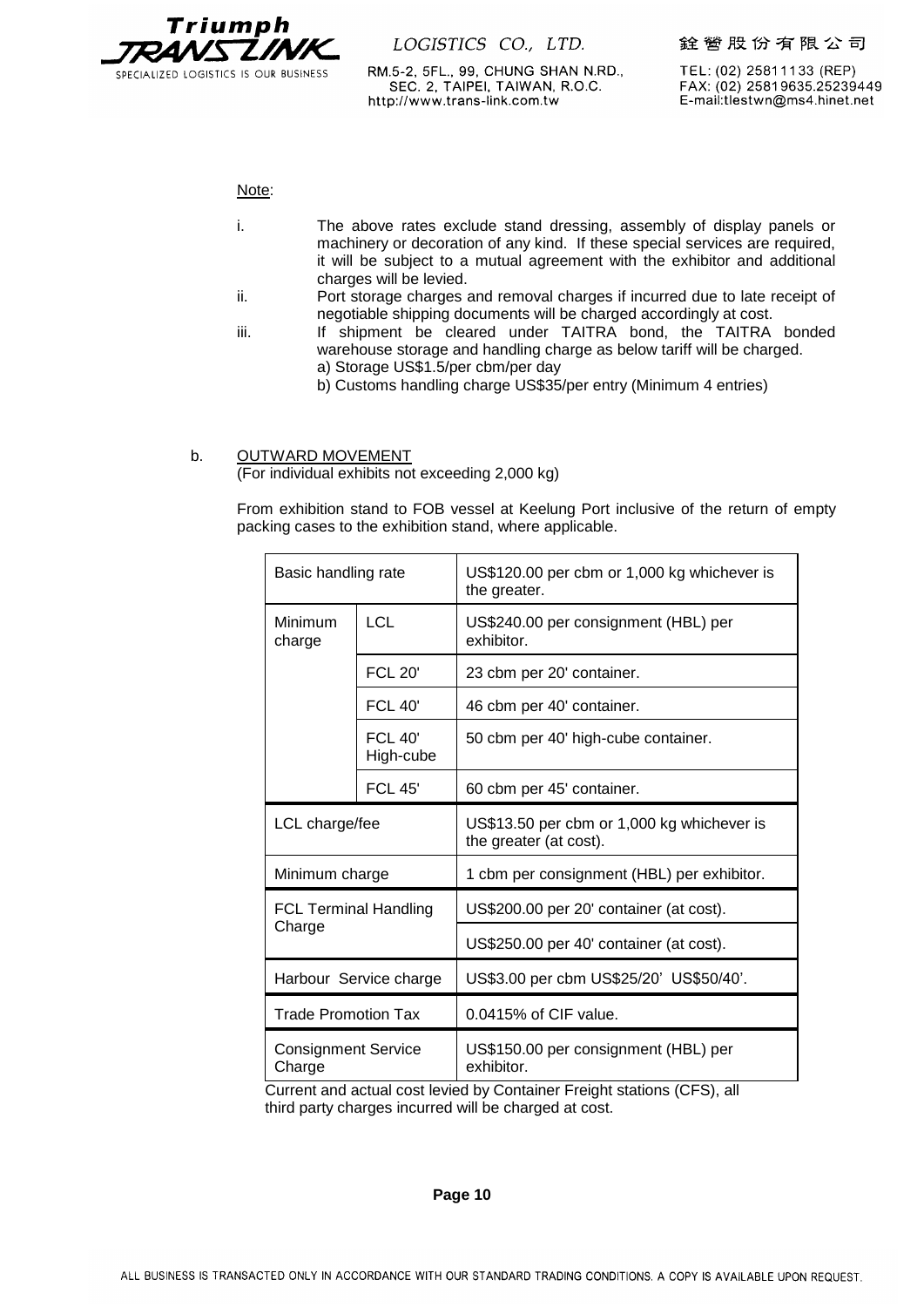

銓營股份有限公司

RM.5-2, 5FL., 99, CHUNG SHAN N.RD., SEC. 2, TAIPEI, TAIWAN, R.O.C. http://www.trans-link.com.tw

TEL: (02) 25811133 (REP) FAX: (02) 25819635.25239449 E-mail:tlestwn@ms4.hinet.net

# **B. AIRFREIGHT CONSIGNMENT**

#### a. INWARD MOVEMENT

(For individual exhibits not exceeding 2,000 kg)

From arrival CKS Taoyuan Airport to exhibition stand inclusive of removal and temporary storage of empty packing cases (where applicable) at site.

| Basic handling rate                   | US\$1.20 per kg based on actual or<br>volumetric weight whichever is the<br>greater. |
|---------------------------------------|--------------------------------------------------------------------------------------|
| Minimum charge                        | 200 kg per consignment (HAWB) per<br>exhibitor.                                      |
| <b>Airport Terminal Charge</b>        | US\$0.20 per kg (M/M 50kgs/shipment)                                                 |
| Airline Breakdown Charge              | US\$0.06 per kg per consignment<br>(HAWB) per exhibitor.                             |
| <b>Airfreight Trade Promotion Tax</b> | 0.0415% of CIF value.                                                                |
| <b>Consignment Service Charge</b>     | US\$150.00 per consignment (HAWB)<br>per exhibitor.                                  |
| * House B/L Handling Charge           | US\$50/per HAWB.                                                                     |

\* *not applicable if MAWB is direct consign to Triumph Trans-link Logistics Co., Ltd.*

#### Note :

- i. The above service excludes stand dressing, assembly of display panels or machinery or decoration of any kind. If these special services are required, it will be subject to a mutual agreement with the exhibitor and additional charge will be levied.
- ii. Airport storage charges if incurred due to late receipt of documents will be charged accordingly at cost.
- iii. If shipment be cleared under TAITRA bond, the TAITRA bonded warehouse storage and handling charge as below tariff will be charged.
	- a) Storage US\$1.5/per cbm/per day
	- b) Customs handling charge US\$35/per entry (Minimum 4 entries)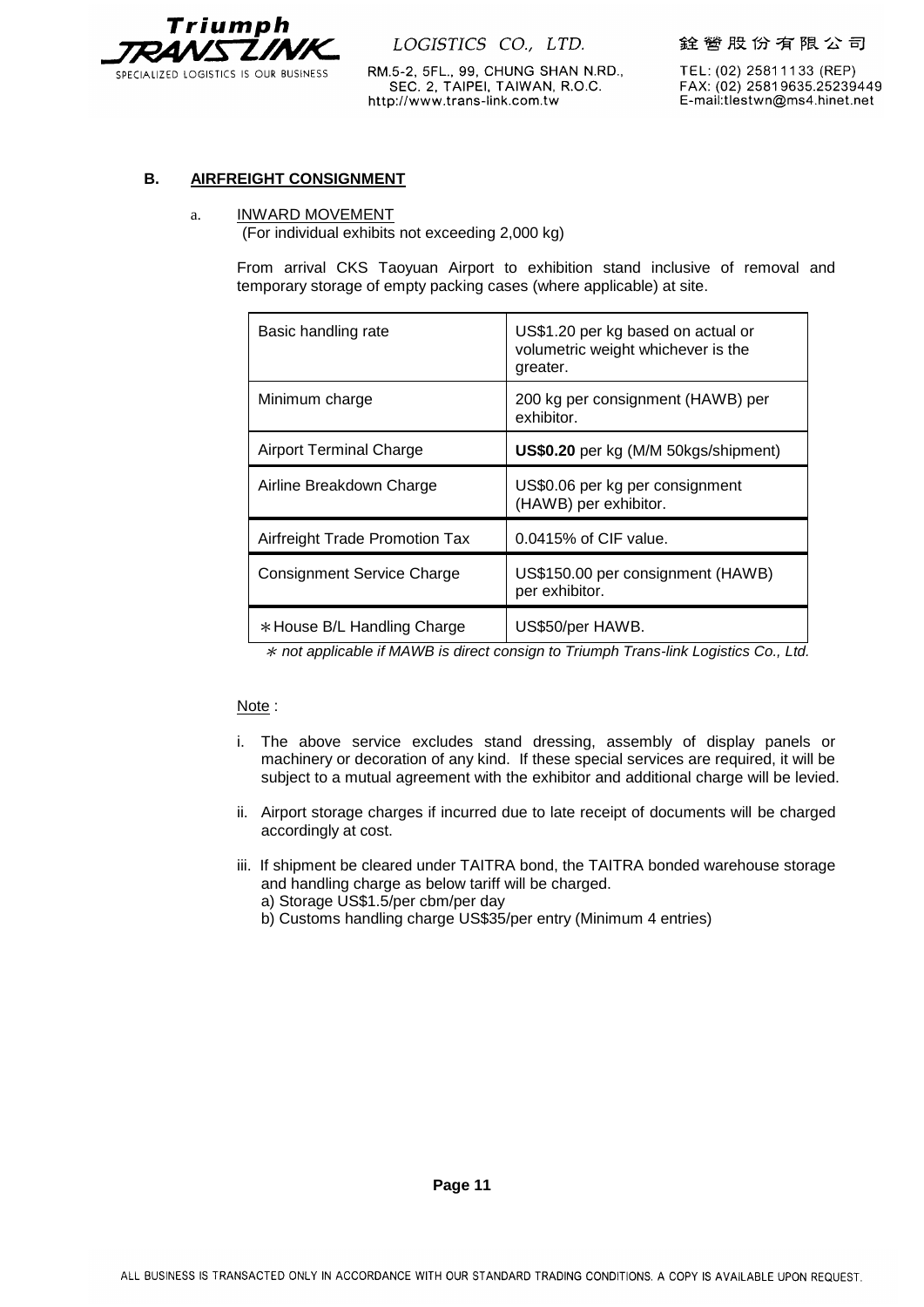

RM.5-2, 5FL., 99, CHUNG SHAN N.RD., SEC. 2, TAIPEI, TAIWAN, R.O.C. http://www.trans-link.com.tw

TEL: (02) 25811133 (REP) FAX: (02) 25819635.25239449 E-mail:tlestwn@ms4.hinet.net

#### b. OUTWARD MOVEMENT

(For individual exhibits not exceeding 2,000 kg)

From exhibition stand to on-board aircraft at CKS Taoyuan Airport inclusive of the return of empty packing cases to the exhibition stand, where applicable.

| Basic handling rate               | US\$1.20 per kg based on actual or<br>volumetric weight whichever is the<br>greater. |
|-----------------------------------|--------------------------------------------------------------------------------------|
| Minimum charge                    | 200 kg per consignment (HAWB) per<br>exhibitor.                                      |
| <b>Airport Terminal Charge</b>    | <b>US\$0.20</b> per kg (M/M 50kgs/shipment)                                          |
| Airline Breakdown Charge          | US\$0.06 per kg per consignment                                                      |
|                                   | (HAWB) per exhibitor.                                                                |
| Airfreight Trade Promotion Tax    | $0.0415\%$ of CIF value.                                                             |
| <b>Consignment Service Charge</b> | US\$150.00 per consignment (HAWB)<br>per exhibitor.                                  |

# **C. FILMS & VIDEO TAPES / CONSIGNMENTS ARRIVING VIA COURIER**

#### **a. FILMS & VIDEO TAPES VIA COURIER SERIVCES**

From our office to exhibition stand excluding the censorship fee levied by the Government Information Office (GIO).

| Handling rate  | US\$30.00 per piece                      |
|----------------|------------------------------------------|
| Minimum charge | US\$60.00 per consignment per exhibitor. |

#### **b. COURIER SHIPMENT** (Within 0.5cbm/50kgs)

From our office to exhibition stand excluding the censorship fee levied by the Government Information Office (GIO).

|               | US\$150.00 per shipment/per exhibition                                |
|---------------|-----------------------------------------------------------------------|
| Handling rate | If exceed 0.5cbm/50kgs additional handling<br>charge will be charged. |

Note: Above handling charges exclude import duties/taxes in Taiwan (if any) will be charged as per outlay.

#### **D. REPOSITIONING OF EXHIBITS**

No charge will be levied for exhibits that require repositioning within the stand.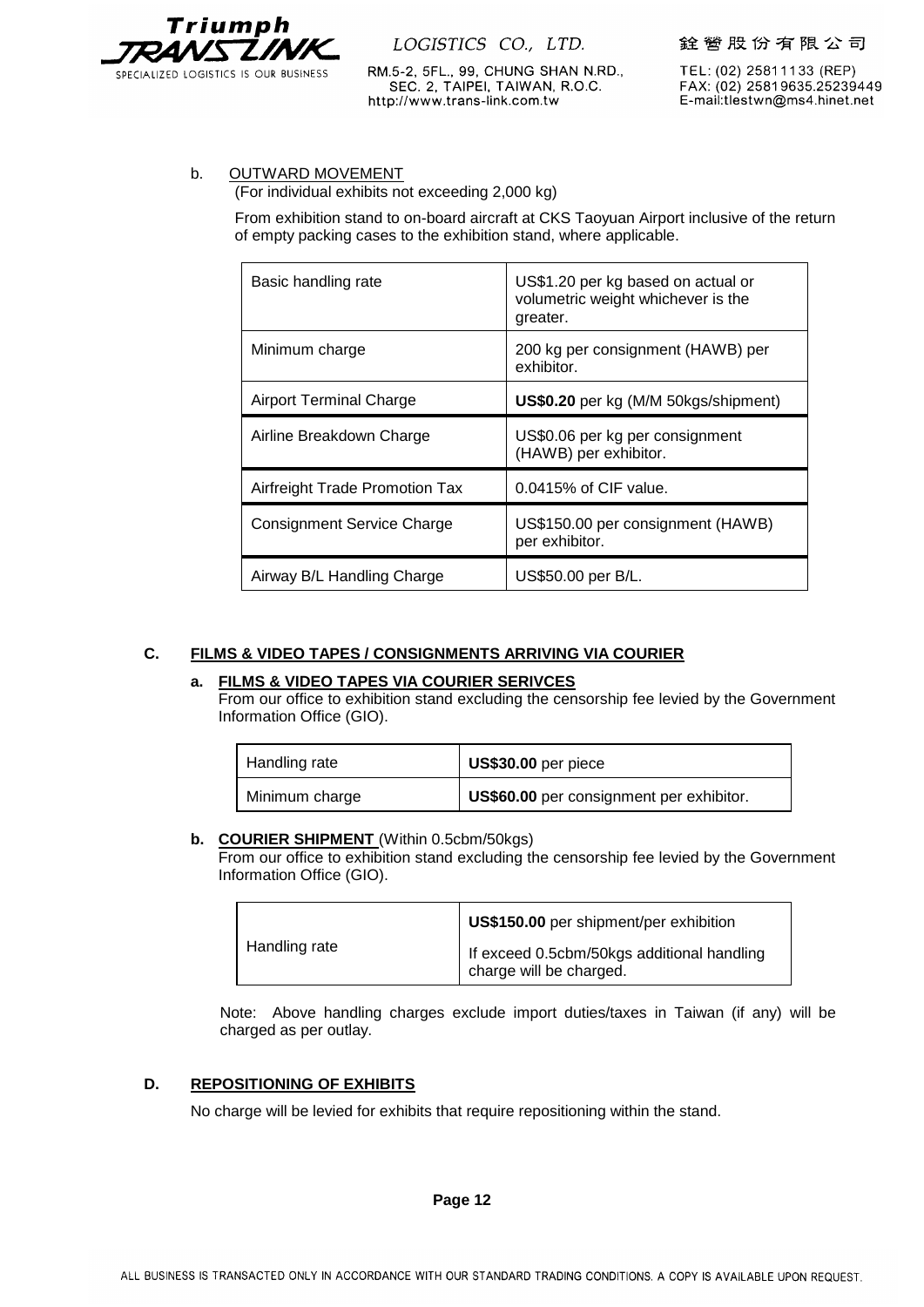

RM.5-2, 5FL., 99, CHUNG SHAN N.RD.,

SEC. 2, TAIPEI, TAIWAN, R.O.C.

http://www.trans-link.com.tw

TEL: (02) 25811133 (REP) FAX: (02) 25819635.25239449 E-mail:tlestwn@ms4.hinet.net

# **E. HEAVY FORKLIFT/CRANAGE FOR UNLOADING OR RELOADING OF CONTAINERS AT THE SITE -** where required.

| Loaded    | 20' | US\$200.00 per operation |
|-----------|-----|--------------------------|
| Container | 40' | US\$300.00 per operation |
| Empty     | 20' | US\$150.00 per operation |
| Container | 40' | US\$200.00 per operation |

#### **F. HEAVY-LIFT SURCHARGES** - where required.

Our tariff for seafreight and airfreight consignments are applicable for exhibits not exceeding 2,000 kg per package. Exhibits in excess of 2,000 kg per package will be additionally charged as follows:

| <b>WEIGHT PER PACKAGE</b> | <b>HEAVY-LIFT CHARGES</b>     |
|---------------------------|-------------------------------|
| From 2,001 to 4,000 kg    | <b>US\$20.00</b> per 1,000 kg |
| From 4,001 to 6,000 kg    | <b>US\$30.00</b> per 1,000 kg |
| From 6,001 to 8,000 kg    | <b>US\$40.00</b> per 1,000 kg |

Exhibits exceeding 8,000 kg per package will be subject to an individual quotation when the dimensions and weights are provided.

These additional heavy-lift charges will apply for inward movements as well as for outward movements.

| $\frac{1}{1}$ Example : A machine in a case weights 3,500 kg gross weight. |              |                         |  |
|----------------------------------------------------------------------------|--------------|-------------------------|--|
| The heavy-lift surcharge will<br>be                                        | 3500<br>1000 | X US\$20.00 = US\$70.00 |  |

# **G. BANK GUARANTEE**

(For shipment consigned directly to Triumph Trans-Link Logistics Co. Ltd.)

We will provide Bank Guarantee for Temporary Importation at our complimentary basis but for one month only after that 1% of CIF value of bank guarantee fee should be charged.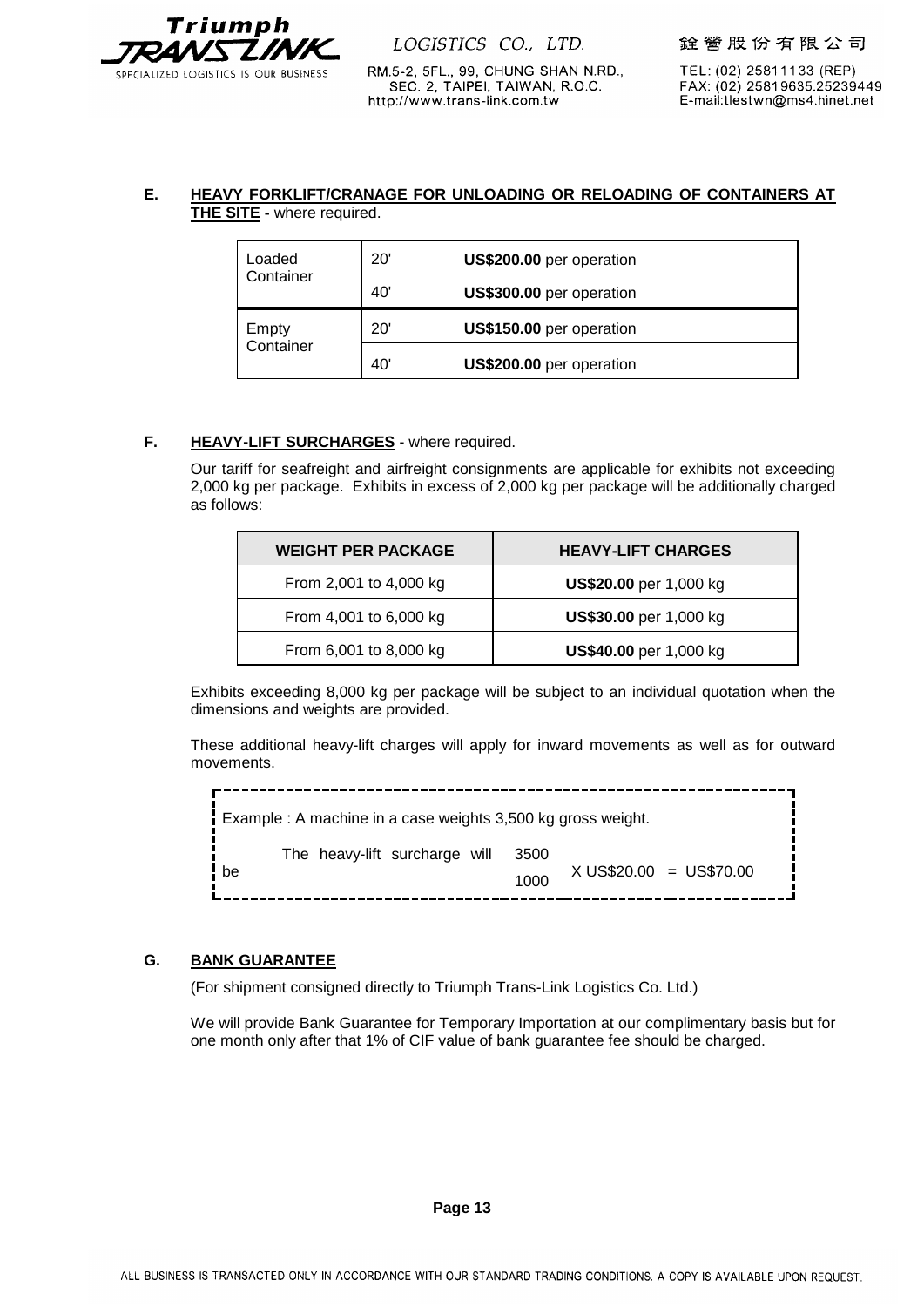

銓營股份有限公司

RM.5-2, 5FL., 99, CHUNG SHAN N.RD., SEC. 2, TAIPEI, TAIWAN, R.O.C. http://www.trans-link.com.tw

TEL: (02) 25811133 (REP) FAX: (02) 25819635.25239449 E-mail:tlestwn@ms4.hinet.net

# **H. ON-SITE HANDLING**

From free arrival exhibition site to exhibition stand or vice versa inclusive of packing or unpacking and storage of empty packing cases.

| Handling rate  | US\$60.00 per cbm or 1,000 kg whichever is<br>the greater. |
|----------------|------------------------------------------------------------|
| Minimum charge | US\$100.00 per consignment (HBL or<br>HAWB) per exhibitor. |

# **I. TRANSPORT OF 'TEMPORARY STORE' OR 'SOLD GOODS' TO WAREHOUSE**

This is applicable on 'Temporary Store' or 'Sold goods', which have to be transferred from the exhibition site to the our warehouse after the show closes. Storage charge will be charged as per our published tariffs.

| Handling rate  | US\$100.00 per cbm or 1,000 kg whichever is<br>the greater. |
|----------------|-------------------------------------------------------------|
| Minimum charge | US\$200.00 per consignment (HBL or<br>HAWB) per exhibitor.  |

Additional expenses for import duty/tax and redelivery to buyer or agent in Taiwan will be quoted on application.

# **J. ADDITIONAL CHARGES**

Endorsement of relevant government departments will be charged at cost. In addition, any late arrival shipment that requires urgent clearance will be subjected to a late arrival surcharge.

For shipments return to North America after exhibition US\$35/shipment of AMS filing fee for both air & sea freight & US\$65/shipment of ISF filing fee for sea freight only will be charged as additional.

# **K. ADDITIONAL SERVICE**

For additional services not listed above, an individual quotation will be given upon receipt of your requirements.

- End -